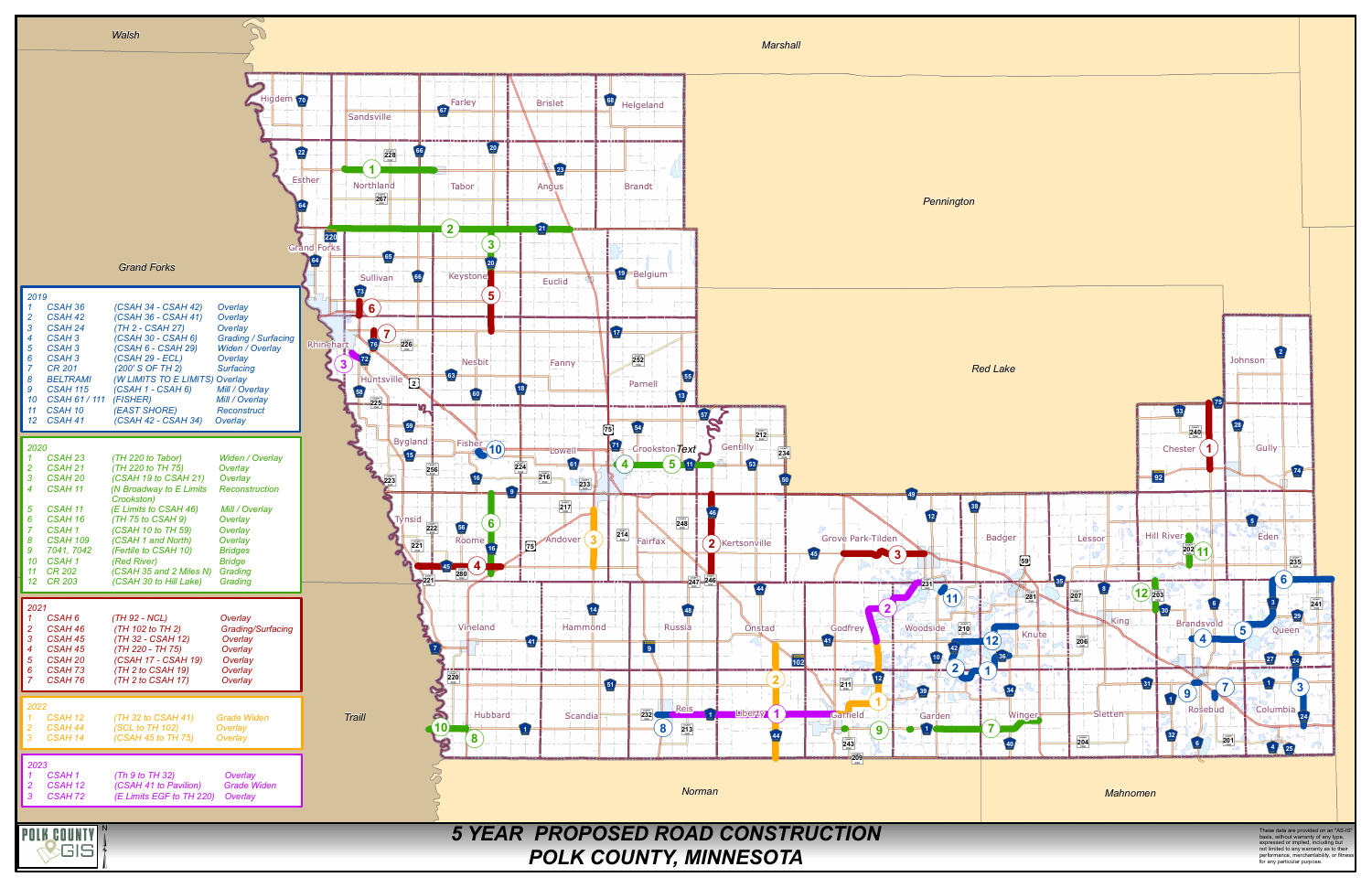# **Five-Year Construction Plan**

| <b>TYPE</b>            | <b>ROAD</b>        | <b>DESCRIPTION</b>     | <b>LENGTH</b><br>(MILES) |
|------------------------|--------------------|------------------------|--------------------------|
| Overlay                | CSAH 36            | CSAH 34 - CSAH 42      | 3.4                      |
| Overlay                | CSAH <sub>42</sub> | $CSAH36 - CSAH41$      | 3.0                      |
| Overlay                | CSAH <sub>24</sub> | TH 2 to CSAH 27        | 5.0                      |
| <b>Grading Surface</b> | CSAH <sub>3</sub>  | CSAH 30 to CSAH 6      | 1.5                      |
| Widen/Overlay          | CSAH <sub>3</sub>  | CSAH 6 to CSAH 29      | 5.0                      |
| Overlay                | CSAH <sub>3</sub>  | CSAH 29 to ECL         | 3.5                      |
| Surfacing              | <b>CR201</b>       | 200 FT. S of TH 2      | 0.1                      |
| Overlay                | Beltrami           | W. Limits to E. Limits | 1.0                      |
| Mill Overlay           | <b>CSAH 115</b>    | CSAH 1 to CSAH 6       | 0.4                      |
| Mill Overlay           | <b>CSAH 61/111</b> | Fisher                 | 2.0                      |
| Reconstruct.           | CSAH 10            | <b>East Shore</b>      | 0.3                      |
| Overlay                | CSAH <sub>41</sub> | CSAH 42 to CSAH 34     | 5.3                      |
|                        |                    | <b>TOTALS</b>          | 30.4                     |

### **2019**

## **2020**

| <b>TYPE</b>    | <b>ROAD</b>        | <b>DESCRIPTION</b>      | <b>LENGTH</b><br>(MILES) |
|----------------|--------------------|-------------------------|--------------------------|
| Widen/Overlay  | CSAH <sub>23</sub> | TH 220 to Tabor         | 7.0                      |
| Overlay        | CSAH <sub>21</sub> | TH 220 to TH 75         | 25.0                     |
| Overlay        | CSAH <sub>20</sub> | CSAH 19 to CSAH 21      | 3.0                      |
|                | CSAH <sub>11</sub> | $N.$ Broadway – E. Lim. | 1.0                      |
| Reconstruction |                    | Crookston               |                          |
| Mill/Overlay   | CSAH <sub>11</sub> | East Limits to CSAH 46  | 5.5                      |
| Overlay        | CSAH 16            | TH 75 to CSAH 9         | 5.5                      |
| Overlay        | CSAH <sub>1</sub>  | CSAH 10 to TH 59        | 7.0                      |
| Overlay        | <b>CSAH 109</b>    | CSAH 1 and N.           | 0.2                      |
| <b>Bridges</b> | 7041, 7042         | Fertile to CSAH 10      | 2.0                      |
| <b>Bridge</b>  | CSAH <sub>1</sub>  | <b>Red River</b>        | 2.0                      |
| Grading        | <b>CR 202</b>      | CSAH 35 & 2 mi. N.      | 2.0                      |
| Grading        | <b>CR 203</b>      | CSAH 30 to Hill Lake    | 2.0                      |
|                |                    | <b>TOTALS</b>           | 62.2                     |